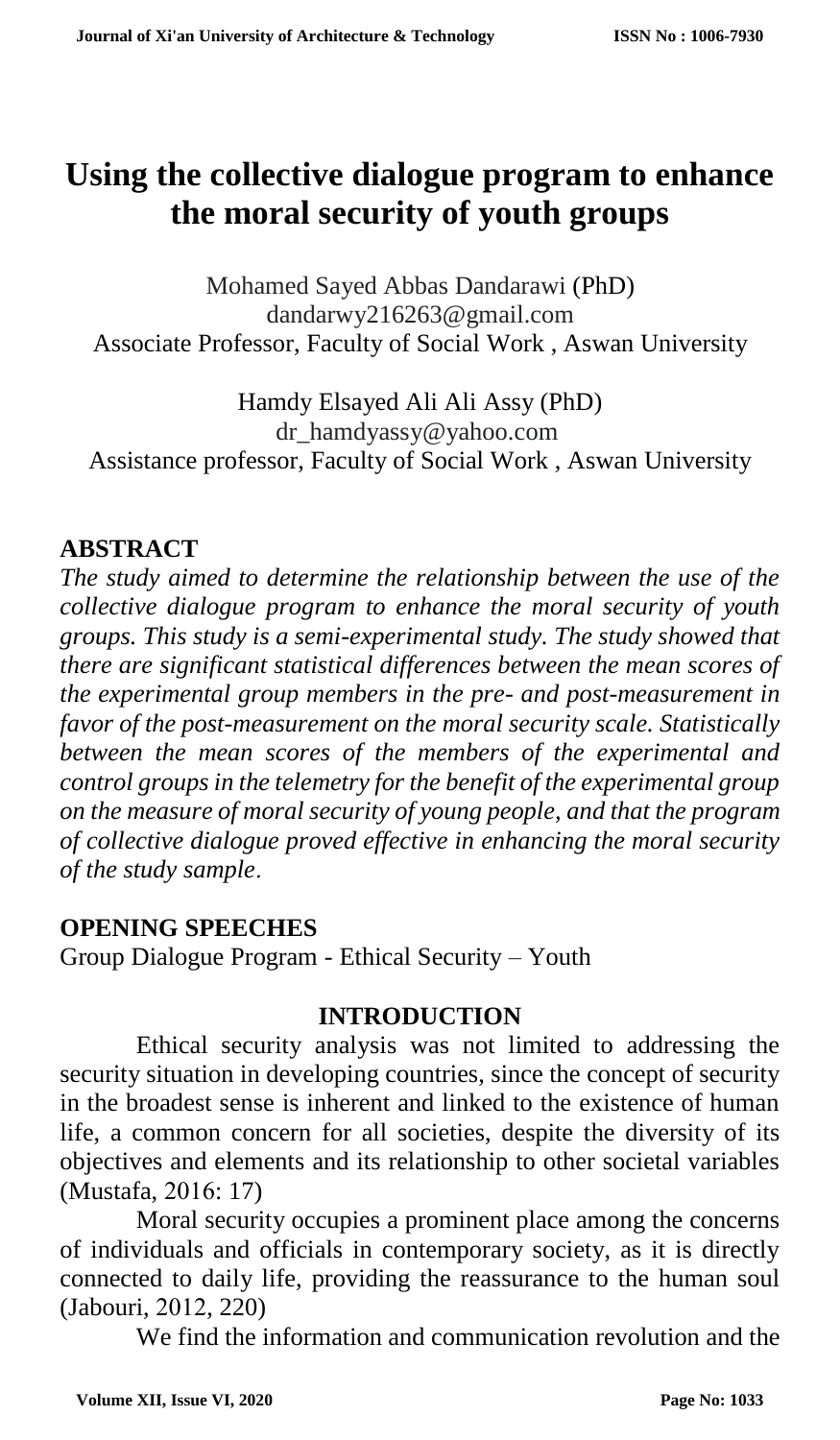scientific and technological revolution and the reality of these revolutions have crossed the barriers of time and space, and resulted in the changes that the world is moving towards a new world order in which the lifestyle changes, making these revolutions social, family and ethical consequences of family disintegration and moral decay and the spread of undesirable behaviors Including violence, crime and addiction (Hafez: 2004, 160)

Young people in our Egyptian society still live in an increasingly ethical environment, especially in the years after the January 25, 2011, June 30, 2013, revolutions of crime, deviant behaviors, corruption and pollution of moral values. : 2014) that there are forms and reasons for the spread of moral pollution among university youth after the January 25revolution, and also highlighted the role of the group specialist in the face of forms of moral pollution at the university.

Official statistics also indicate that the number of youth inside Egypt reached about 20million, representing %24.3of the total population in 2016, which confirms the importance of the youth sector in Egypt to achieve the desired development in the future (CAPMAS: 2017). It is a natural demand of man and even instinct originated with the emergence of man and evolved with the development of his lifestyle (Salem: 2002,11)

The need for moral security is a prerequisite for the continuation of life, and its lack leads to anxiety and instability as it is in our societies now. This leads to the collapse of societies and the constituents of their existence. It is necessary to deal with and confront youth through them as a force in society, which is indicated by the study (Berger & Roni, 2007) to the need to maintain security for the human being has resulted in the importance of safety and the achievement of appropriate services and face internal and external challenges that become pushing To improve the quality of life in order to achieve security and safety of society.

Therefore, we must all realize that the realization of moral security is not the responsibility of states and governments alone, but is an issue that must be contributed by all sectors of the people, individuals and institutions, knowing that the spread of corruption (or local and global changes) in any society leads to a lack of security ( Awa: 2011, 26 )

This is also confirmed by the third principle of the Universal Declaration of Human Rights, which defines and affirms that (everyone has the right to life, liberty and security) and should be deprived of it only in cases regulated by law (Jacqueline M & Turner.S: 2009, 166). The study also confirmed (Ben Askar: 2007), which resulted in the need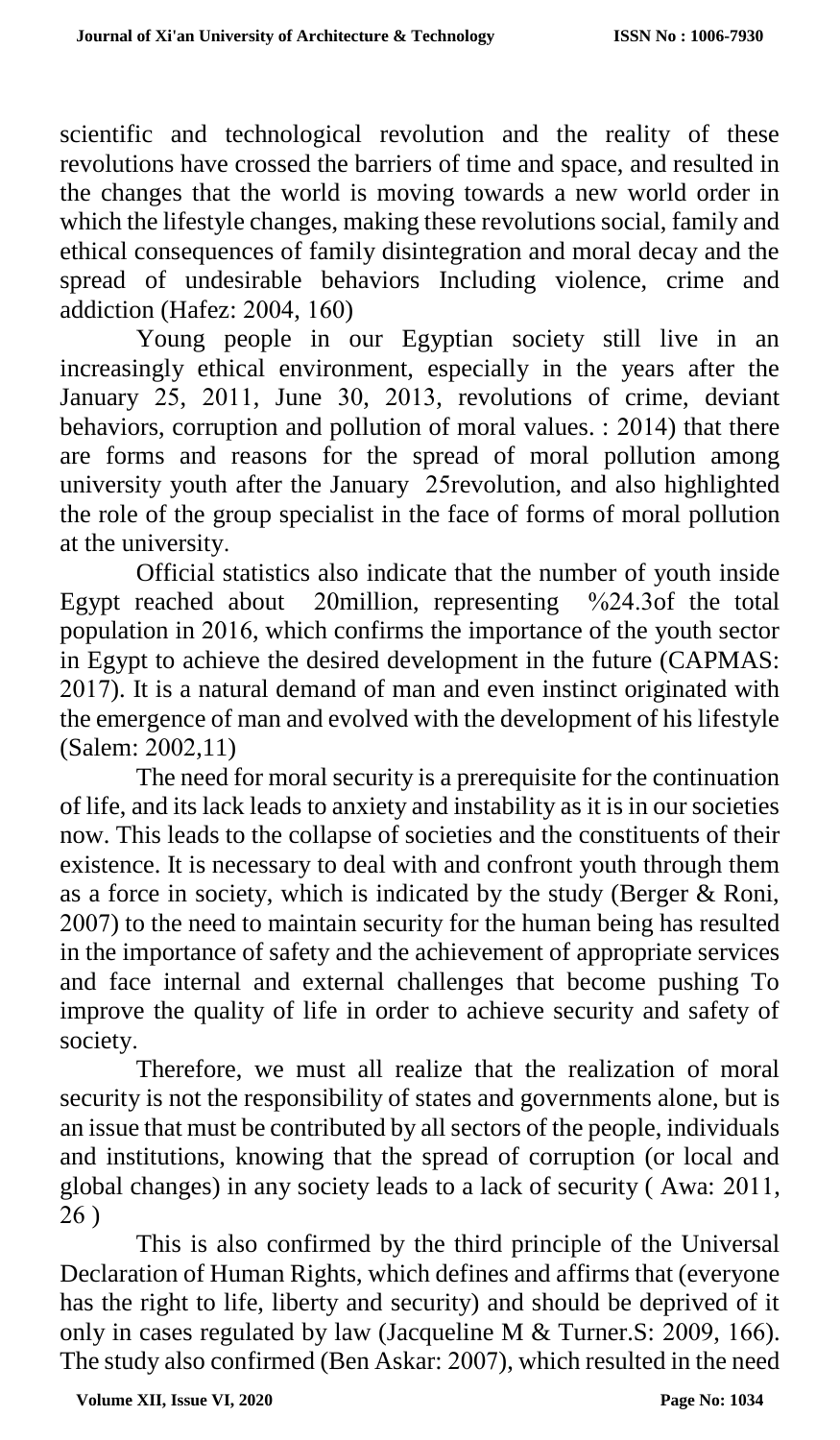to achieve security in the Saudi society, and confirmed that the Saudi society is able to apply and adhere to the Islamic religion and the inherited literature and social customs contributed to the stability of society, and even helped his march towards progress and development.

Therefore, the realization of moral security remains a legitimate demand today for all individuals and communities, especially young people, if it is the safety valve against the violence and terror of the society, and the violation of the most basic human rights. In the maze of deviant thought (Said: 2008, 124). This is explained by the study (Sabbagh & Marzouk, 2013) that the ethical climate is a set of values or standards shared by the members of the organization are guidelines for individuals in ethical decision-making and in the distinction between what is good or what is bad, and what is right and wrong.

Moral security and the pursuit of it for young people can also have a positive impact on their lives, both within the family and outside the community in which they live, through the exercise of group programs and activities contained in the group dialogue program.

Thus, it is clear that the dialogue program can play a role in promoting a culture of dialogue and positive interaction with others, and their moral commitment, where researchers seek to exploit the capabilities and potential of young people in line with their characteristics and needs in that transitional phase, which have psychological, social and biological components, depending on the dialogue program Collective work so as to achieve moral security for them and their community.

The group dialogue program is one of the means of expression used by the way of serving the group with its members because it contributes to the satisfaction of the desires, tendencies and needs of members, as well as their participation in the activity and their willingness to participate in it, also allows members to vent their repressed desires and create opportunities to discover preparations and skills and develop the ability to innovate and think Realist (Solomon: 1995, 265 )

The collective dialogue program is based primarily on effective communication by both parties, providing channels of communication to reach members to provide opportunities for them to participate in community life and face the sudden problems that occur (Joseph. W.: 2009 )

This is confirmed by the results of the study (Tawfik, 2007) the importance of relying on the dissemination of the culture of dialogue for Egyptian youth in educational and training programs organized by the National Council for Youth in order to have an effective role in educating young people and training them on democratic practice in a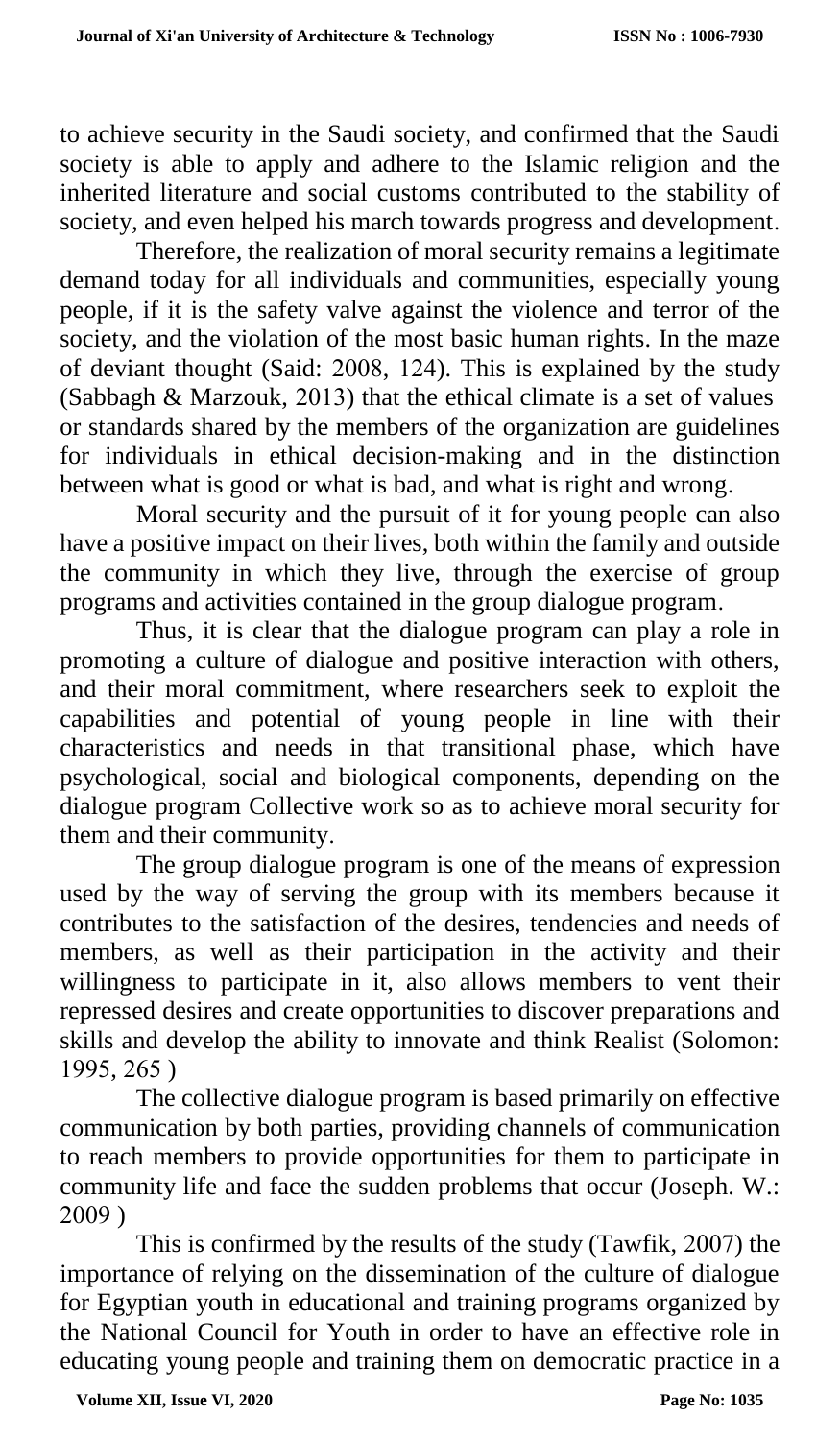way that leads the state and society in the future.

The study (Al-Omari, 2007) emphasizes the necessity and importance of dialogue to build the capacity of youth in the context of globalization and its associated variables, and the importance of dialogue as a reliable entry point in building political capacities and gaining values that help immunize young people from extremist political currents.

Since the collective dialogue program is the essence of the social process and the basis of social interaction, a process through which feelings, ideas and knowledge are exchanged, understood and interpreted. There is a process of mutual influence between youth groups. Small groups are the global gateway to the success of the general community culture. Groups rely on it entirely during the exercise of roles and duties, which helps groups to achieve their goals.

The study (Qandil, 2011) calls for the need to develop a culture of positive dialogue among university youth groups taking into account the preparation of a plan for dialogue with others, and also recommended the importance of enjoying the ethics of dialogue and provide youth

The favorable climate for it, and the need for families to raise children that there is a difference and diversity and understanding of the culture of dialogue, as well as the interest of youth institutions to do so.

Also, the program of collective dialogue works to build the capacity of youth within the group selected to establish collective dialogue between members of the experimental group, in order to achieve the ultimate goal of intervention with them, and this is confirmed by the study (Hassan, 2014) that there is a statistically significant relationship between the use of the group dialogue program With youth groups to develop social responsibility, build constructive social relationships and develop social cohesion.

It is worth mentioning that the researchers chose the program of collective dialogue in the service of the group because it is an entry point for change in the profession of social work and social sciences, but the youth groups were chosen because this age stage is dynamic and active, and the ability to innovate and innovate and think of what is always new and they need to emphasize Young people need to achieve moral security in their lives so that they can face the challenges, dangers and threats that are happening to our societies now. Aa with youth resulted in the changes in Egypt have led to the change in the various fields. From the foregoing, this study attempts to determine the return of professional intervention in enhancing the moral security of young people in the light of the way they work with groups using their strategies, skills, tactics and tools.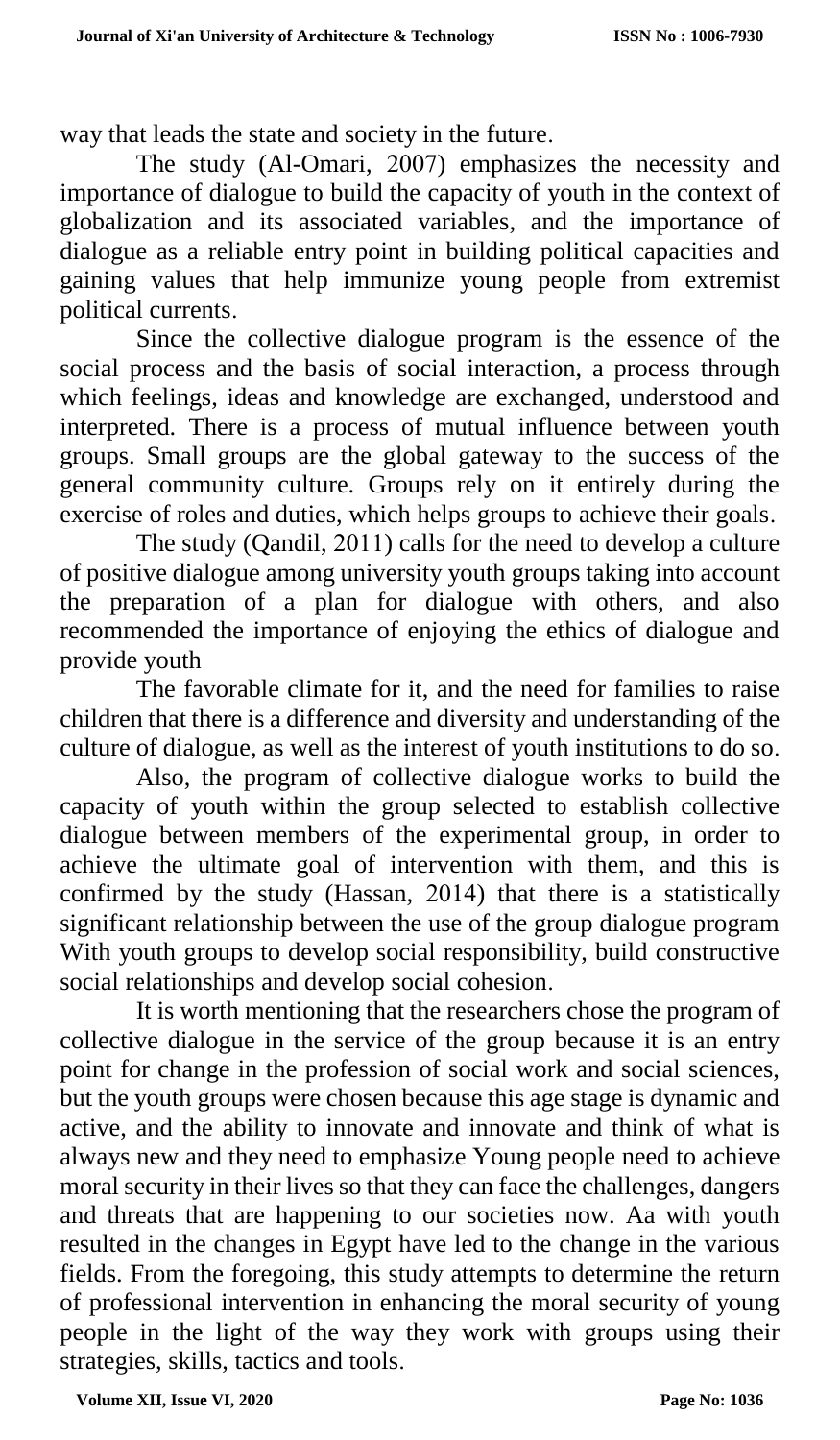Therefore, the problem of the study was determined in the answer to the following question:

Does the use of the collective dialogue program enhance the moral security of youth groups?

## **The Importance of the Study:**

- 1. Demonstrate the importance of ethics as a vital and effective factor in the stability of security in the lives of members of society.
- 2. Group dialogue is a modern mechanism that can be invested from the perspective of working with groups to achieve the moral security of young people.
- 3. There is a noticeable gap in dialogue with young people resulting in transformations in Egypt that have led to a national security imbalance and returned threats to moral security.
- 4. Lack of studies in social work within the limits of the researchers' knowledge that dealt with the program of collective dialogue and moral security, which may contribute to enrich the knowledge structure of the social work profession.
- 5. Believe in the importance of working with groups towards establishing ethical rules and values, fostering a culture of positive dialogue, improving positive interaction with others and achieving moral commitment among youth.

# **Study Objectives:**

- **1.** Identify the relationship between the use of the collective dialogue program and the promotion of a culture of dialogue among youth groups/
- **2.** Identify the relationship between the use of the collective dialogue program and the promotion of positive interaction with others among youth groups.
- **3.** Determine the relationship between the use of the collective dialogue program and the promotion of moral commitment among youth groups.

# **STUDY CONCEPTS**

# **1. Group Dialogue Program:**

It is the dialogue between a group of people with common interests among members who feel their ties and make them collectively affected by a particular issue (Ahmad: 2001, 12)

In another definition, collective dialogue helps different groups to expose difficult and complex issues through multiple perspectives, and individuals communicate their assumptions freely .The result is a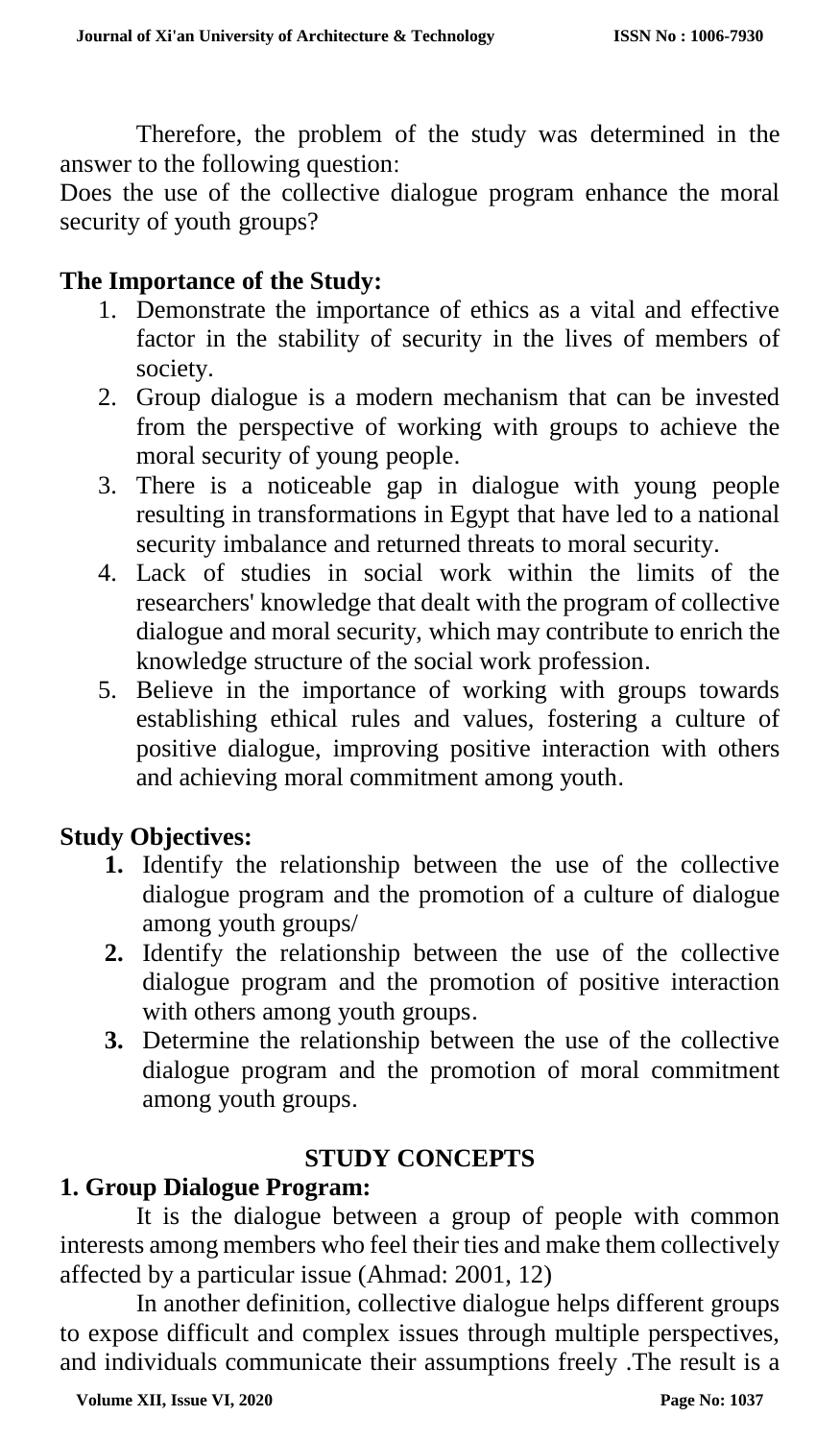free discovery that highlights the profound experiences and ideas of people beyond individual perspectives (Hilal: 2007, 16). From the researchers' point of view,

1-A set of interactive steps that begin with collective dialogue between all parties in order to conclude with more positive participation.

2-Is the exchange of views on key issues, including the issue of moral security of young people in its various dimensions and the diversity of methods of dialogue so as to the ability to communicate and make the right decisions on the issue at hand.

3-A variety of collective programs and activities aimed at promoting a culture of dialogue, positive interaction with others and moral commitment to achieve the moral security of youth groups.

| The main stages of the collective dialogue program can be identified |
|----------------------------------------------------------------------|
| by study                                                             |

| The first:                | • Choose the community (institution)               |
|---------------------------|----------------------------------------------------|
| Phase of preparation      | • Preparatory meeting of the experimental group    |
|                           | • Configuring an Organizing Committee which        |
|                           | concerns the group affairs.                        |
|                           | Contracting preliminary meetings of the two        |
|                           | groups                                             |
| The second:               | • Choose the facilitator and training              |
| Phase of execution        | Building a collective base and pre-trial meetings. |
|                           | · Develop business agendas to implement the        |
|                           | program of dialogue.                               |
|                           | • Choose participants from the controlling group   |
|                           | and the experimental group.                        |
|                           | • Administrative and organizational affairs.       |
|                           | · Media coverage (use of modern technological      |
|                           | methods)                                           |
|                           | • The group of dialogue was held and implemented   |
|                           | through periodic meetings.                         |
| The third:                | • Assessing community dialogue and its impact on   |
| Phase of Follow-up<br>and | achieving moral security for young people.         |
| continuity                | • The two researchers meetings to follow up.       |
|                           | • Implementation of the Plan work of the Program   |
|                           | and the follow-up with officials and experts used. |
|                           | Continuity of dialogue.                            |

# **2- Ethical Security:**

Is a sense of tranquility that is achieved through the care of the individual and the group, and prevent them from breaking the rules of social control through the exercise of preventive, repressive and therapeutic role, which will ensure these feelings (Al-Shafei: 1425 e, 60)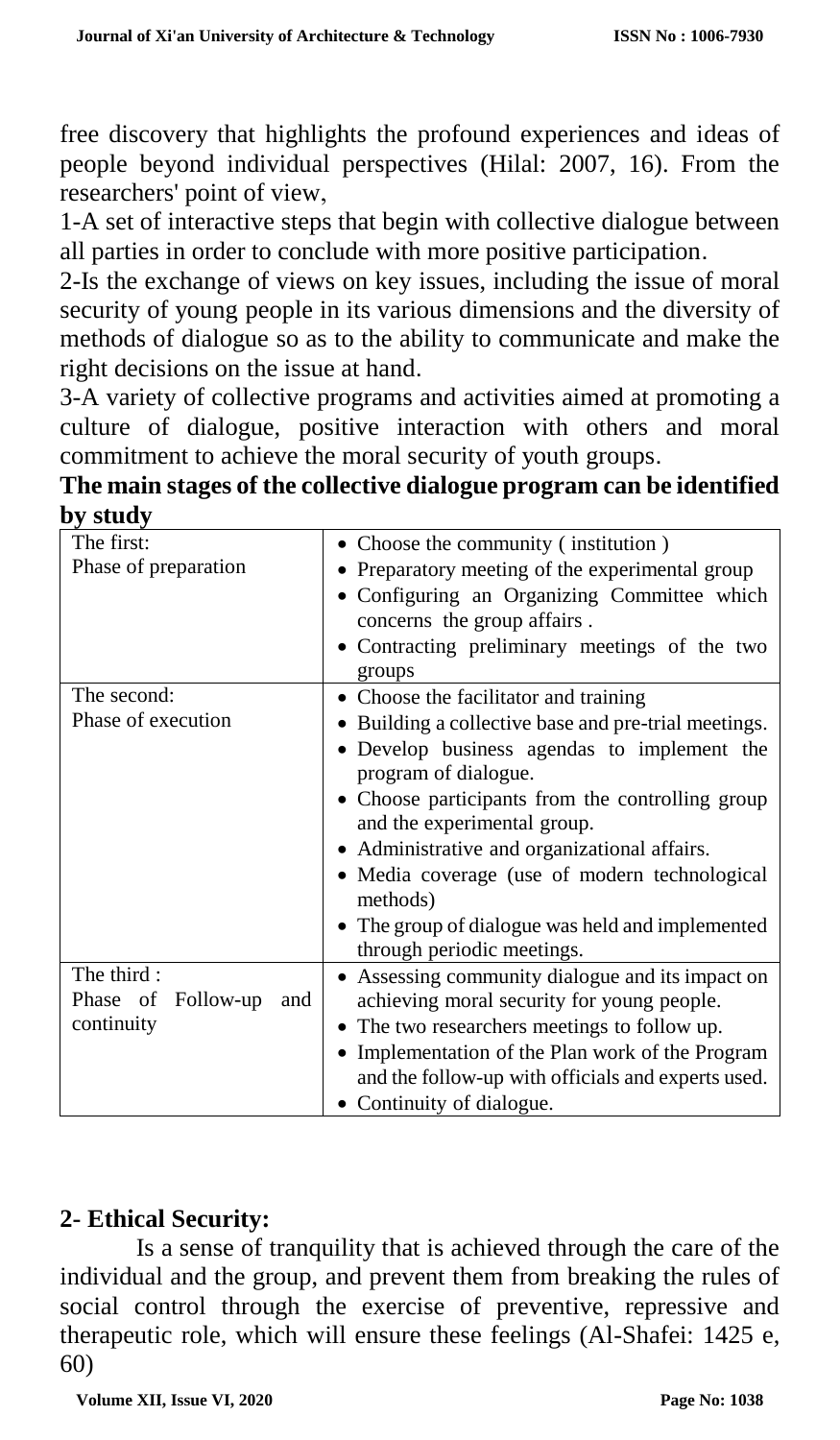Social security, social development and well-being are also linked to social intervention because it includes positive values, habits and ideas to protect individuals from the dangers of life (Mizrahi & Terry & E. Davis & Larry, 2008, 89)

It is defined as developing the capacity of young people to cope with the moral changes that have occurred in society recently that may affect their protection from the troubles and risks of such changes.

The researchers intend for moral security: awareness of young people about the size and type of the moral consequences of their behavior with the aim of creating a moral environment appropriate to moral and ethical commitment and their development, whether at the individual or group level.

The concept of moral security is measured procedurally to the extent that young people receive in the dimensions of the measure of moral security (promoting a culture of dialogue - positive interaction moral commitment)

#### **3-Youth:**

Youth is perceived as an important age characterized by social, mental and physical maturity. Innovative talent, the character is embodied in its semi-final image (Pisces & Shazly: 2007, 152). From the researchers' point of view,

- 1- An age stage in human life in which his attitudes and personality are formed.
- 2-This stage ranges from eighteenth to thirty
- 3-They are male and female so they can know their opinions and their different moral attitudes
- 4-They acquire some knowledge and experience through collective dialogue on moral security

# **-Method: The study is based on the following hypotheses**

- 1-There are no significant statistical differences between the mean scores of the members of the experimental and control groups in the tribal measurement of the two groups on the moral security scale of the youth.
- 2-There are no significant differences statistically significant between the mean scores of the members of the control group in the measurements before and after the measure on the moral security of youth
- 3-There are significant differences statistically significant between the mean scores of members of the experimental group in the pre and post measurement in favor of telemetry on the measure of moral security of youth
- 4-There are significant differences statistically significant between the mean scores of the members of the experimental and control groups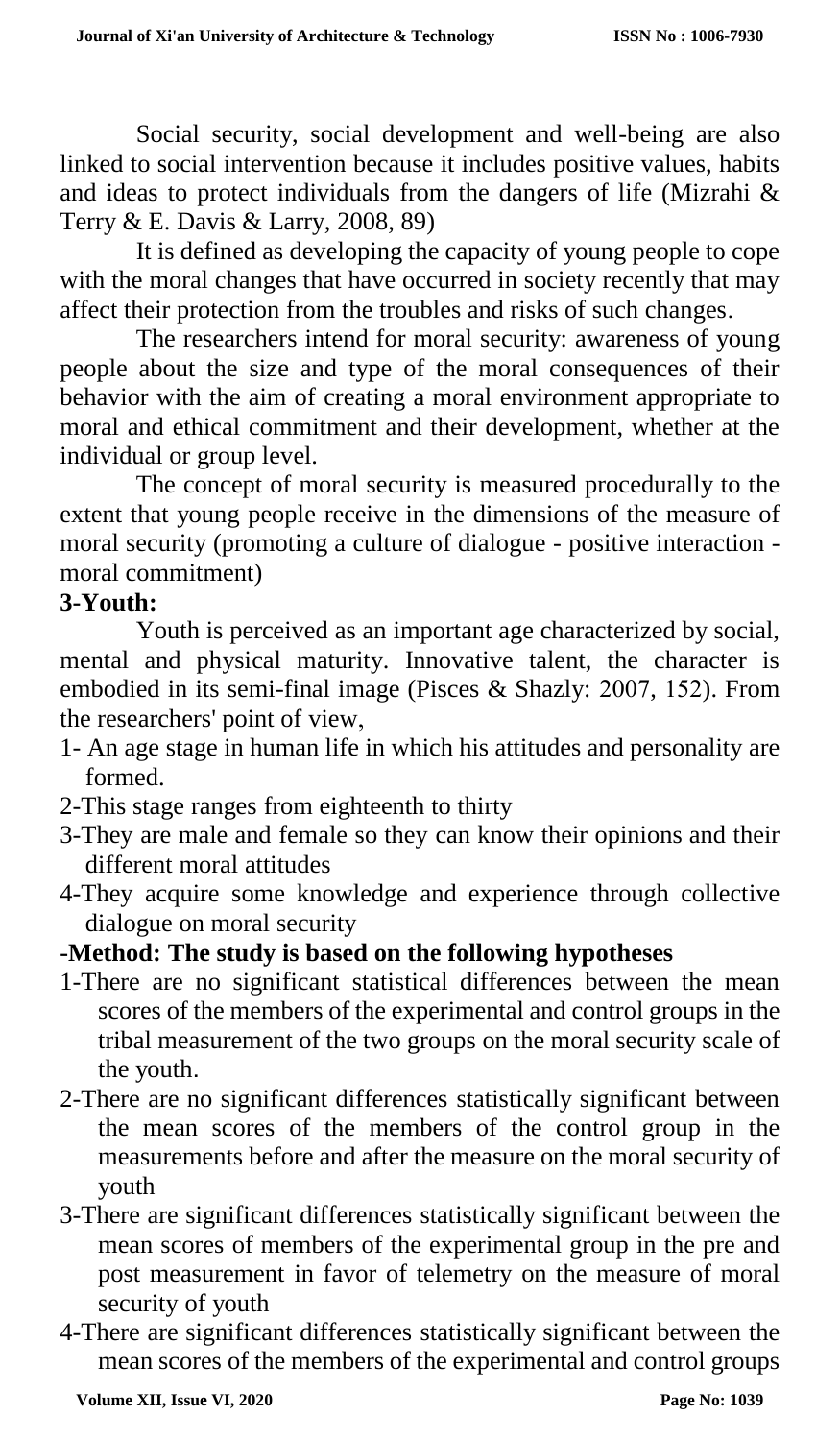in the telemetry for the benefit of the experimental group on the measure of moral security of youth.

## -**Study design**:

This study belongs to semi-experimental studies that are interested in studying the relationship between two variables, one independent (the program of collective dialogue), and the other continued (strengthening the moral security of young people), using two groups one experimental and one control and then the introduction of independent variable on the experimental group and block It is proved by comparing the telemetry with the tribal measurement of the experimental group and again by comparing the telemetry of the experimental and control groups.

#### **Tools :**

The study depends on an instantaneous scale of moral security for university youth , where the two researchers prepared this scale through the following steps :

1. Selection of scale situations stage .

#### **the two researchers suggested :**

- A.specifying the theme of the scale : it is the moral security of young people.
- B. Specifying the dimensions of the scale : which connects to the moral security of young people who are study sample individuals .
	- $\bullet$  the first dimension : Promote the dialogue culture, it includes 12 attitudes .
	- $\bullet$  the second dimension : the positive dealing with the others, it includes 12 attitudes .
	- $\bullet$  the third dimension : the moral obligation, it includes 12 attitudes .
- C. The two researchers look at many scales that focused on moral security for young people , They also benefited from theoretical writings , researches and previous studies related to the subject of the study.
- D. The two researches formulated the scale attitudes according to its dimension . they took care that the scale attitudes are clear , simple , non-mysterious and do not carry more than a meaning .

# **1. Stability of the scale :**

A.Alfa Cronpakh method : The stability coefficient of the scale was used by using ( SPSS ) program . a stability coefficient of the scale was obtained (0.89) , The stability coefficient of the first dimension was (0.91) , The stability coefficient of the second dimension was (0.88) , The stability coefficient of the third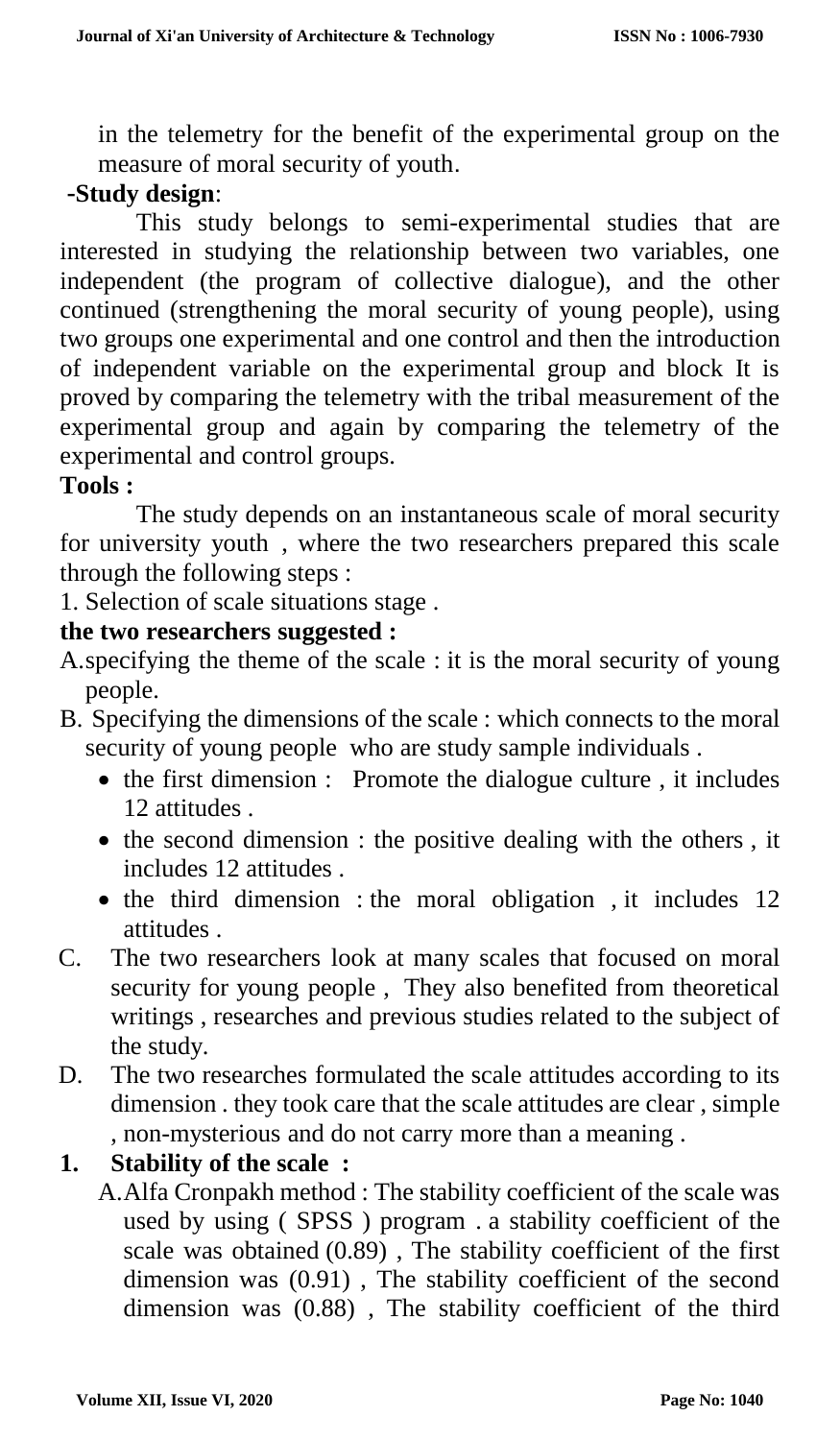dimension was (0.87) . this shows that the scale has a highly stability score .

B.Half retail method : Stability of the scale was calculated by using half retail method that is represented in Spirman Brown formula . The stability coefficient was obtained , it was (0.90) , it is statistically .

## **2. Truth of the scale :**

- A. Truth of the arbitrators : The scale was displayed on a group of specialists to make their observations on the scale components . the number of the scale attitudes after notes was became (36) attitudes measure moral security .
- B. Statistically self-confidence : the two researchers calculated it by using the square root for The stability coefficient scale of Alfa Cronpakh , it was (9.43) . the square root for The stability coefficient scale of half retail method , it was (9.49) , it is a high proportion that makes it a validity scale to measure what to put it.

Truth of internal consistency : it was calculated by calculating the relating attitudes with the dimension total score and the relating the dimensions with the scale total score by using Pearson correlation coefficient as :

| Phrase         | correlation | Significance | Phrase | correlation | Significance |
|----------------|-------------|--------------|--------|-------------|--------------|
| number         | coefficient | level        | number | coefficient | level        |
| 1              | 0.669       | $**$         | 19     | 0.653       | **           |
| $\overline{2}$ | 0.630       | $**$         | 20     | 0.402       | $\ast$       |
| 3              | 0.716       | **           | 21     | 0.417       | $\ast$       |
| $\overline{4}$ | 0.857       | $**$         | 22     | 0.733       | **           |
| 5              | 0.658       | $**$         | 23     | 0.491       | $**$         |
| 6              | 0359-       | $\ast$       | 24     | 0.690       | $**$         |
| 7              | $0.419 -$   | $\ast$       | 25     | 0.716       | $**$         |
| 8              | 0.495       | $**$         | 26     | 0.495       | $\ast$       |
| 9              | 0.650       | **           | 27     | 0.650       | $**$         |
| 10             | 0.700       | **           | 28     | 0.77        | $**$         |
| 11             | 0.650       | $**$         | 29     | 0.630       | $**$         |
| 12             | 0.611       | $\ast\ast$   | 30     | 0.716       | $**$         |
| 13             | 0.602       | $\ast\ast$   | 31     | 0.491       | $**$         |
| 14             | 0.613       | **           | 32     | 0.690       | $**$         |
| 15             | 0.519       | $**$         | 33     | 0.650       | $**$         |
| 16             | 0.589       | **           | 34     | 0.700       | $**$         |
| 17             | 0.499       | $\ast$       | 35     | 0.761       | $**$         |
| 18             | 0.800       | $\ast\ast$   | 36     | 0.655       | $**$         |

**Table Nr. (1)** shows correlation coefficients between the attitudes and the total score of the moral security scale.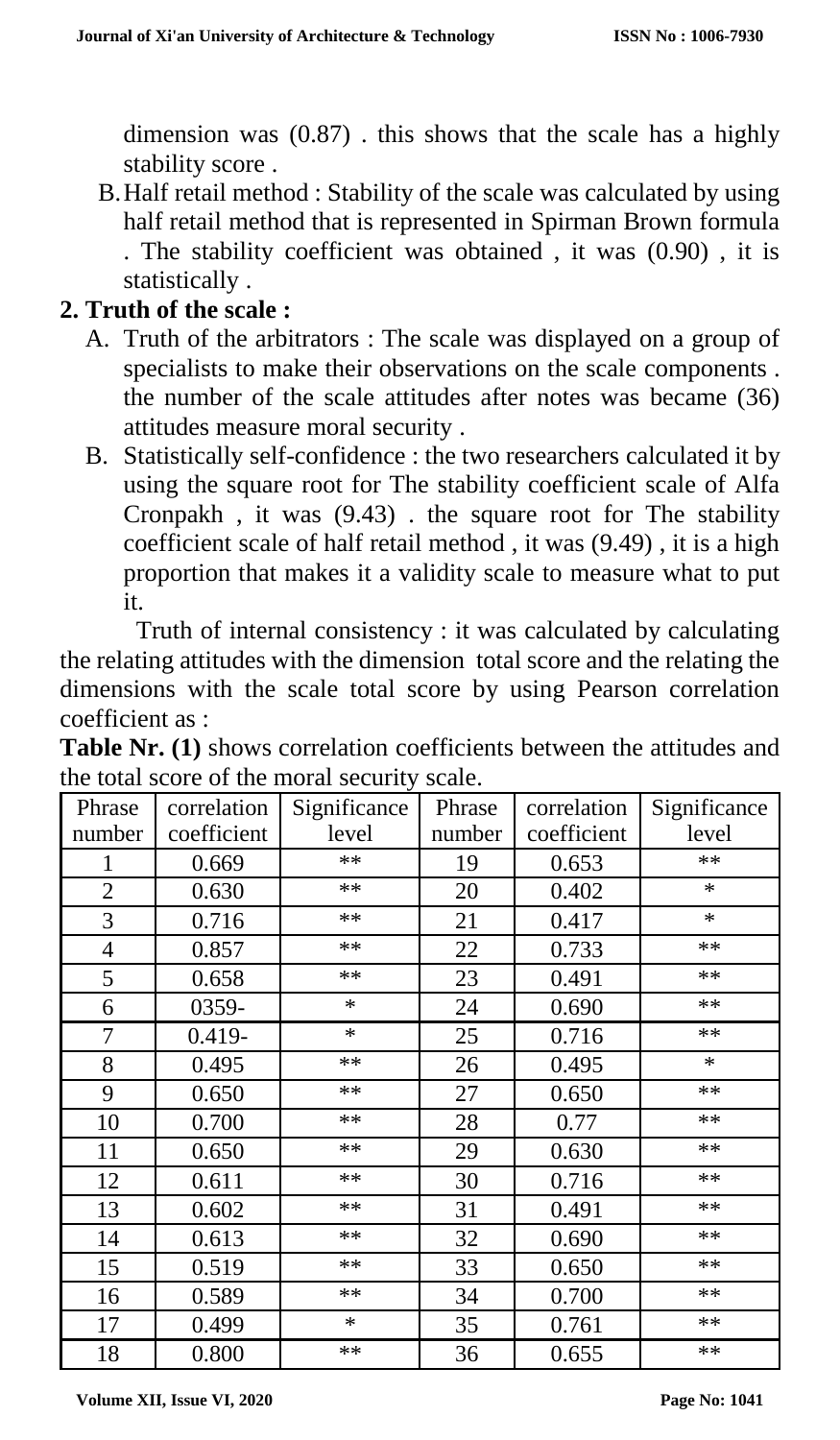\*\* Significance at (0.01) \* significance at (0.05)

The table  $Nr(1)$  indicates that the resulting values of correlation coefficient are high and significant at the significance level  $(0.01)$ ,  $(0.05)$ . this proves the truth of the scale and its results are depended .

On the level of the main dimensions and the total of the scale , correlation coefficients were as following :

**Table Nr.(2)** the internal consistency between the scale dimensions and the whole scale score

| Nr. | Dimensions                          | correlation | significance |
|-----|-------------------------------------|-------------|--------------|
|     |                                     | coefficient |              |
|     | Promoting the dialogue culture      | 0.740       | $**$         |
|     | Promoting the positive dealing with | 0.870       | $***$        |
|     | others                              |             |              |
|     | Moral commitment                    | 0890        | $**$         |
|     | The whole scale                     | 0.833       | $**$         |

\*\* Significance at (0.01) \* significance at (0.05)

Table Nr.(2) indicates that the scale dimensions are significant at the significance level (0.01) of every dimension , so the scale and its results are reliable

## **The fields of Study :**

- Place : The study was applied to the students of the Faculty of Social Service at Aswan to accept the faculty to conduct the experiment and availability of study sample and ease of dealing with it.

- Time : the period of experiment was from  $10^{th}$  October 2018 to  $25^{th}$ April 2019 .

- The Sample : some of fourth grade students ( young people ) among who participate in the programs and activities that offer within youth care at the faculty . the experiment was executed through choosing two groups contain (20 members) , they were random divided into two groups ; experimental and controlling groups – ten members in a group – this sample characterized : Students have negative trends towards society And they have a desire to cooperate with the two researchers and participation in the program of Community Dialogue to benefit from it .

It was ensured of homogeneity the two groups in old age .

**Table Nr.(3)** shows the homogeneity of the experimental and controlling groups in old age by using Manwetny

| L<br>50 | Z | he mediu<br>average<br>╒═ | <b>Standard</b><br>deviation | S<br>ran<br>$\overline{a}$<br>ਠ | Ranks average | N<br>$\bullet$<br>$\overline{\mathbf{S}}$ | පී<br>Ē<br>Significa<br>ē<br>۵ |
|---------|---|---------------------------|------------------------------|---------------------------------|---------------|-------------------------------------------|--------------------------------|
|---------|---|---------------------------|------------------------------|---------------------------------|---------------|-------------------------------------------|--------------------------------|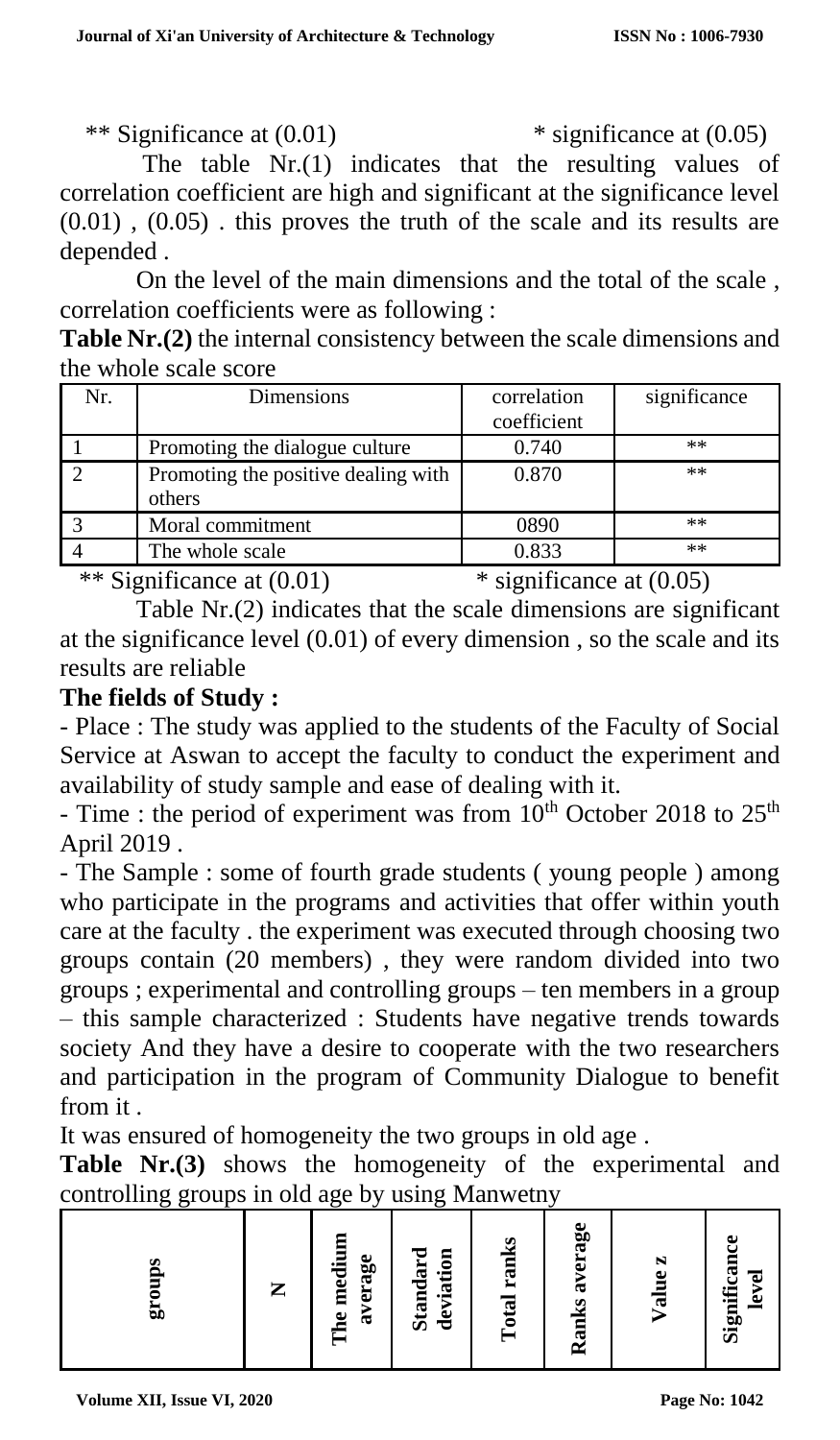| Experimental | 10 | 20.7 | 1.16 | 10 | 0.457 | <b>Not</b> |
|--------------|----|------|------|----|-------|------------|
| controlling  | 10 | 20.5 | 0.08 |    |       |            |

Table Nr.3 indicates that there are no significant differences that have a statistical function between the experimental and controlling groups in old age since the value  $z = (0.457)$ , so it is not significant, this shows the homogeneity between the two groups and they began a close level .

# **Results :-**

In light of the study objectives, the results of the study were presented and explained using the (Z) test to calculate the mean differences between groups and the percentages for determining improvement rate as follows:

1- the result of first hypothesis test: There are no significant differences that have a statistical function between the average of scores of two groups members ; the experimental and controlling groups in the premeasurement of the two groups on the moral security scale of young people , this is shown in the next table:

**Table Nr.(4) :** shows the significance of the differences between the pre- measurement for the experimental and controlling groups on the moral security scale by using Manwetny test .

| groups                                |              |    | The medium<br>average | Standard deviation | Total ranks | Ranks average | Value z | Significance level |
|---------------------------------------|--------------|----|-----------------------|--------------------|-------------|---------------|---------|--------------------|
| Promoting                             | Experimental | 10 | 19.80                 | 4.47               | 105         | 10.5          |         |                    |
| dialogue<br>culture                   | controlling  | 10 | 19.80                 | 4.59               | 105         | 10.5          | 0.315   | not                |
| Promoting                             | Experimental | 10 | 18.90                 | 4.68               | 108.5       | 10.85         |         |                    |
| positive<br>dealing<br>with<br>others | controlling  | 10 | 18.60                 | 4.72               | 101.5       | 10.15         | 0.267   | not                |
| Moral                                 | Experimental | 10 | 17.50                 | 5.23               | 97.5        | 9.75          | 0.571   | not                |
| commitment                            | controlling  | 10 | 17.10                 | 5.63               | 112.5       | 11.25         |         |                    |

Table Nr.(4) indicates that There are no significant differences that have a statistical function between the average of ranks the community dialogue in the pre-measurement for experimental and controlling groups , the medium average of Promoting dialogue culture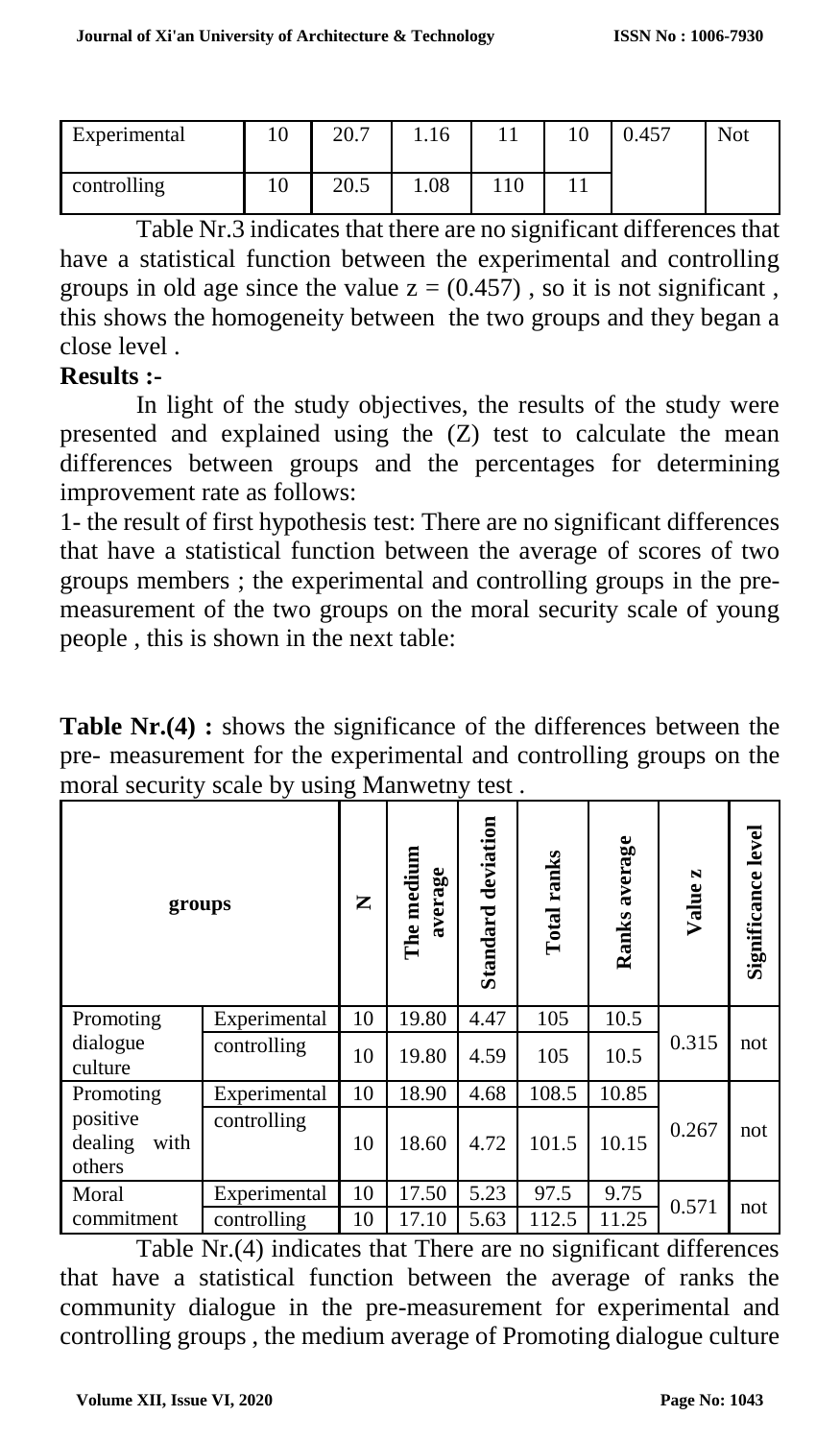dimension of experimental group was (19.80) with Standard deviation (4.47) , the medium average of the controlling group (19.80) with Standard deviation (4.59), the value  $Z = (0.315)$ ; it is not significant. the medium average of Promoting positive dealing with others for experimental group was (18.90) with Standard deviation (4.68) , the medium average of controlling group (18.60) with Standard deviation  $(4.72)$ , the value  $Z = (0.571)$ , it is not significant. this ensures the truth of hypothesis that there are not differences in the pre-measurement for the experimental and controlling groups on the moral security scale because they don't display to professional intervention.

2- the result of second hypothesis test: There are no significant differences that have a statistical function between the average of scores of the experimental group members in the pre-measurement and remote measurement on the moral security scale of young people , this is shown in the next table:

**Table Nr.(5) :** shows the significance of the differences between the average scores of the controlling group before and after professional intervention program on the moral security scale by using Welkokson test .

| scales                 |            | N                       |                        |                       |          | <b>Total</b><br>ranks |          | <b>Ranks</b><br>average |          |              |
|------------------------|------------|-------------------------|------------------------|-----------------------|----------|-----------------------|----------|-------------------------|----------|--------------|
|                        |            |                         | The medium<br>average  | Standard<br>deviation | positive | negative              | positive | negative                | Value z  | Significance |
| Promoting              | Pre-       | 1<br>$\theta$           | 19.8<br>$\theta$       | 4.5<br>9              | 3.       | 17.                   | 3.       | 3.5                     | 1.46     | no           |
| dialogue<br>culture    | remot<br>e | $\mathbf 1$<br>$\theta$ | 30                     | 6.8<br>2              | 5        | 5                     | 5        |                         | 7        | t            |
| Promoting<br>positive  | Pre-       | 1<br>$\theta$           | 18.6<br>$\theta$       | 4.7<br>2              | 36       | 19                    | 6        | 4.7                     | 0.87     | no           |
| dealing with<br>others | remot<br>e | 1<br>$\theta$           | 30.9<br>$\theta$       | 6.3<br>3              |          |                       |          | 5                       | $\Omega$ | t            |
| Moral                  | Pre-       | 1<br>$\theta$           | 17.1<br>$\theta$       | 5.5<br>3              | 22       | 6                     | 5.       | $\overline{2}$          | 1.35     | no           |
| commitmen<br>t         | remot<br>e | 1<br>$\theta$           | 31.5<br>$\overline{0}$ | 5.7<br>8              |          |                       | 5        |                         | 5        | t            |

Table Nr.(5) indicates that There are no significant differences that have a statistical function between the average of ranks the community dialogue in the pre-measurement and remote measurement for the controlling group , the medium average in pre-measurement of Promoting dialogue culture dimension of the controlling group was (19.80) with Standard deviation (4.59) , the medium average of remote measurement of the controlling group (30) with Standard deviation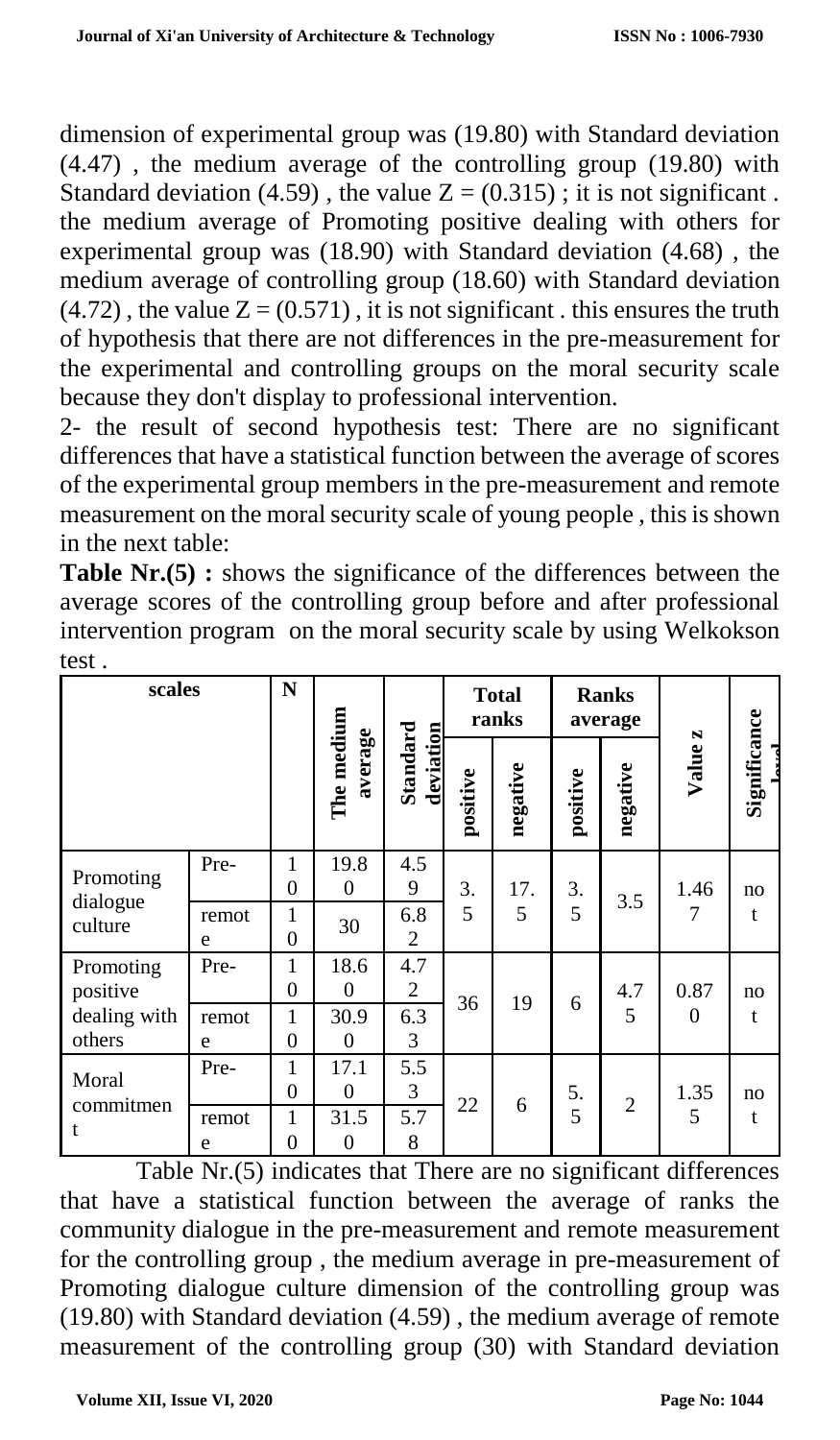$(6.82)$ , the value  $Z = (1.467)$ ; it is not significant. the medium average in the pre-measurement of Promoting positive dealing with others for controlling group was (18.60) with Standard deviation (4.72) , the medium average in the remote measurement of controlling group (30.9) with Standard deviation (6.33), the value  $Z = (0.870)$ , it is not significant . the medium average in pre-measurement of Moral commitment of the controlling group was (17.10) with Standard deviation (5.53) , the medium average of remote measurement of the controlling group (31.5) with Standard deviation (5.78), the value  $Z =$ (1.355) , it is n't significant . this ensures the truth of hypothesis that there are not differences in the pre-measurement and remote measurement for the controlling group on the moral security scale because they don't display to professional intervention .

1- the result of third hypothesis test: There are significant differences that have a statistical function between the average of scores of experimental group members in pre-measurement and remote measurement in favor of remote measurement on the moral security scale of young people , this is shown in the next table:

**Table Nr.(6)**: shows the significance of the differences between the average scores of the experimental group before and after professional intervention program on the moral security scale by using Welkokson test .

| scales                 |            |               |                       |                       | <b>Total</b><br>ranks |          | <b>Ranks</b><br>average |          | N              |                       |
|------------------------|------------|---------------|-----------------------|-----------------------|-----------------------|----------|-------------------------|----------|----------------|-----------------------|
|                        |            | N             | The medium<br>average | Standard<br>deviation | positive              | negativ  | positive                | negativ  | Value          | Significance<br>level |
| Promoting<br>dialogue  | Pre-       | 1<br>$\theta$ | 19.8<br>$\Omega$      | 4.4<br>7              | 55                    | $\theta$ | 5.5                     | $\Omega$ | 2.80           | Significa             |
| culture                | remot<br>e | 1<br>$\theta$ | 34.1<br>$\Omega$      | 4.3<br>3              |                       |          | $\theta$                |          | 7              | nt<br>at $(0.05)$     |
| Promoting<br>positive  | Pre-       | 1<br>0        | 18.9<br>$\theta$      | 4.6<br>8              | 55                    |          |                         |          | 2.81           | Significa             |
| dealing<br>with others | remot<br>e | 1<br>$\theta$ | 33.4<br>$\Omega$      | 4.1<br>7              |                       | $\theta$ | 5.5                     | $\theta$ | 4              | nt<br>at $(0.05)$     |
| Moral                  | Pre-       | 1<br>0        | 17.5<br>$\theta$      | 5.2<br>3              |                       |          | 5.5                     |          | 2.81           | Significa             |
| commitme<br>nt         | remot<br>e | 1<br>0        | 34.1<br>$\theta$      | 4.1<br>8              | 55                    | $\theta$ | $\Omega$                | $\Omega$ | $\overline{2}$ | nt<br>at $(0.05)$     |

Table Nr.(6) indicates that There are significant differences that have a statistical function between the average of ranks the community dialogue in the pre-measurement and remote measurement for the experimental group , the medium average of Promoting dialogue culture dimension in pre-measurement of the controlling group was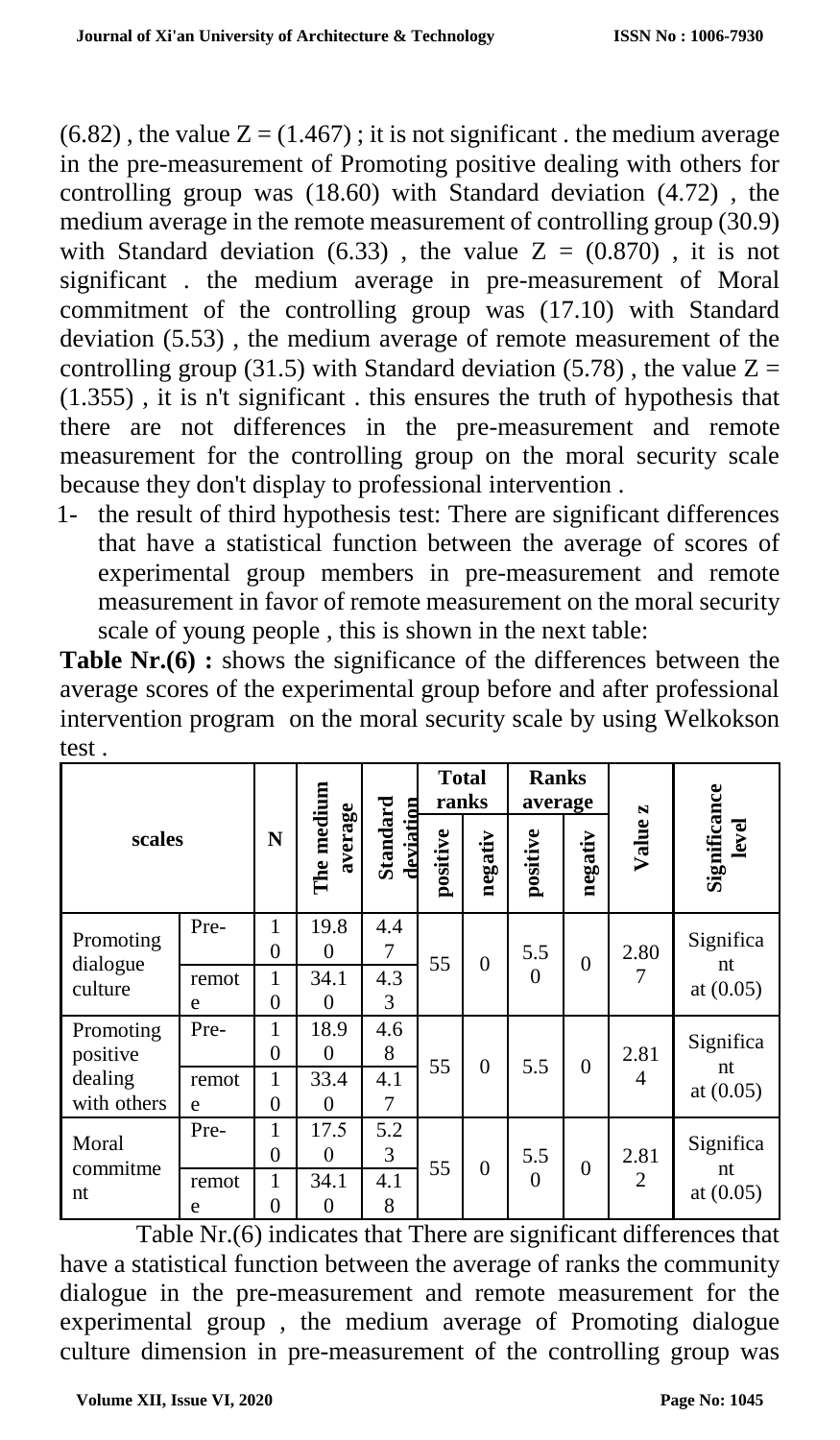(19.80) with Standard deviation (4.47) , the medium average of the experimental grouping the remote measurement was (34.10) with Standard deviation (4.33), the value  $Z = (2.807)$ ; it is significant at significance level  $(0.05)$ . the medium average of Promoting positive dealing with others in pre-measurement for controlling group was (18.90) with Standard deviation (4.68) , the medium average of experimental group in remote measurement was (33.40) with Standard deviation (4.17), the value  $Z = (2.814)$ , it is significant at significance level (0.05) . the medium average of Moral commitment in premeasurement for the experimental group was (17.50) with Standard deviation (5.23) , the medium average of the experimental group in remote measurement (34.10) with Standard deviation (4.18) , the value  $Z = (2.812)$ , it is significant at significance level  $(0.05)$ . this ensures the

truth of hypothesis that there are differences in the premeasurement and remote measurement for the experimental group on the moral security scale because they display to professional intervention .

1- the result of third hypothesis test: There are significant differences that have a statistical function between the average of scores of two groups members ; the experimental and controlling groups in remote measurement in favor of the experimental group on the moral security scale for young people.

| <b>Table Nr.</b> (7): shows the significance of the differences between the |  |  |
|-----------------------------------------------------------------------------|--|--|
| remote measurement for the experimental and controlling groups on the       |  |  |
| moral security scale by using Manwetny test.                                |  |  |

|                        | groups           | Z  | The medium<br>average | Standard<br>deviation | Total ranks | Ranks average | Value z  | Significance<br>level |
|------------------------|------------------|----|-----------------------|-----------------------|-------------|---------------|----------|-----------------------|
| Promoting<br>dialogue  | Experiment<br>al | 10 | 34.1<br>$\theta$      | 4.3<br>3              | 152.<br>5   | 15.2<br>5     | 3.71     | Significa<br>nt       |
| culture                | controlling      | 10 | 30                    | 6.8<br>$\overline{2}$ | 57.5        | 5.75          | 4        | at $(0.01)$           |
| Promoting<br>positive  | Experiment<br>al | 10 | 33.4<br>$\theta$      | 4.1<br>7              | 153.<br>5   | 15.3<br>5     | 3.72     | Significa<br>nt       |
| dealing<br>with others | controlling      | 10 | 30.9<br>$\theta$      | 6.3<br>3              | 56.5        | 5.65          | $\Omega$ | at $(0.01)$           |
| Moral                  | Experiment<br>al | 10 | 34.1<br>$\theta$      | 4.1<br>8              | 154.<br>5   | 15.4<br>5     | 3.87     | Significa             |
| commitme<br>nt         | controlling      | 10 | 31.5<br>$\theta$      | 5.7<br>8              | 55.5        | 5.55          | 1        | nt<br>at $(0.01)$     |

Table Nr.(7) indicates that There are significant differences that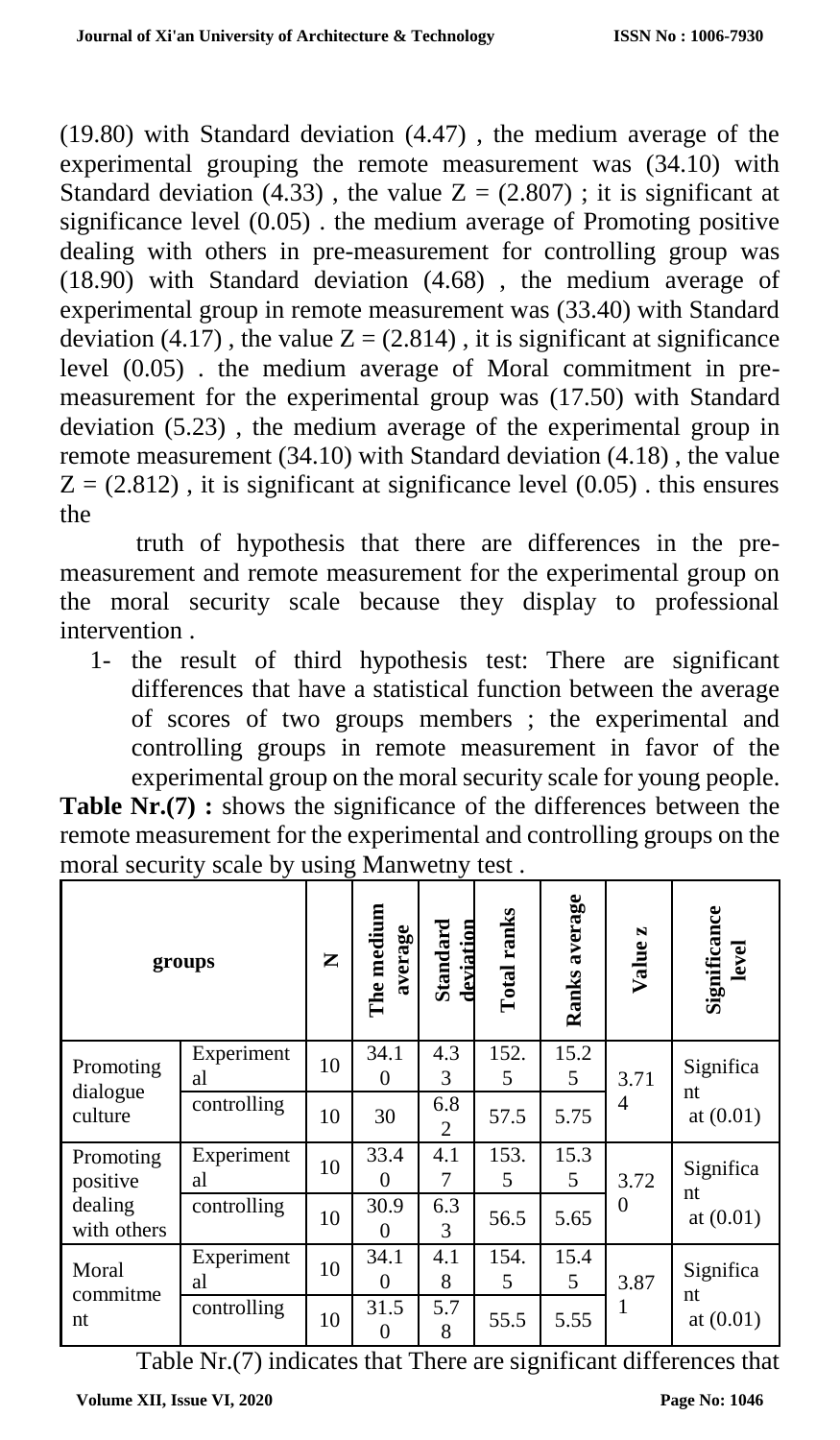have a statistical function between the average of ranks the community dialogue in the remote measurement for the experimental and controlling groups , the medium average of Promoting dialogue culture dimension in remote measurement of the experimental group was (34.10) with Standard deviation (4.33) , the medium average of the controlling group in the remote measurement was (30) with Standard deviation  $(6.82)$ , the value  $Z = (3.714)$ ; it is significant at significance level (0.01) . the medium average of Promoting positive dealing with others in remote measurement for experimental group was (33.40) with Standard deviation (4.17) , the medium average of controlling group in remote measurement was (30.9) with Standard deviation (6.33) , the value  $Z = (3.720)$ , it is significant at significance level  $(0.01)$ . the medium average of Moral commitment in remote measurement for the experimental group was (34.10) with Standard deviation (4.18) , the medium average of the controlling group in remote measurement (31.5) with Standard deviation (5.78), the value  $Z = (3.871)$ , it is significant at significance level (0.01) . this ensures the truth of hypothesis that there are differences in the remote measurement and for the experimental and controlling groups on the moral security scale in favor of experimental group because they display to professional intervention

#### . **Discussion:**

1- The results of the study show the validity of the first hypothesis that "there are no significant differences statistically significant between the mean scores of members of the experimental groups and the control group in the pre-measurement of the two groups on the scale of moral security of youth." This is confirmed by Table 4, which indicates that they are not subjected to a professional intervention program.

2- The results of the study indicate the validity of the second hypothesis and this is evident from the reference to Table (5), where it was proved that "there are no significant differences statistically significant between the mean scores of the members of the control group before and after the professional intervention program using the measure of moral security", which means no Any positive change in the independent variable and the continued perception of youth and their negative perception of their concept of moral security, due to the nonexposure of the members of the control group to the experimental variable, where the application of the program was limited to members of the experimental group.

3 - The results of the study showed the validity of the third hypothesis and this is evident from the reference to table (6), where it was found that there are significant differences statistically significant between the mean scores of members of the experimental group in the pre and post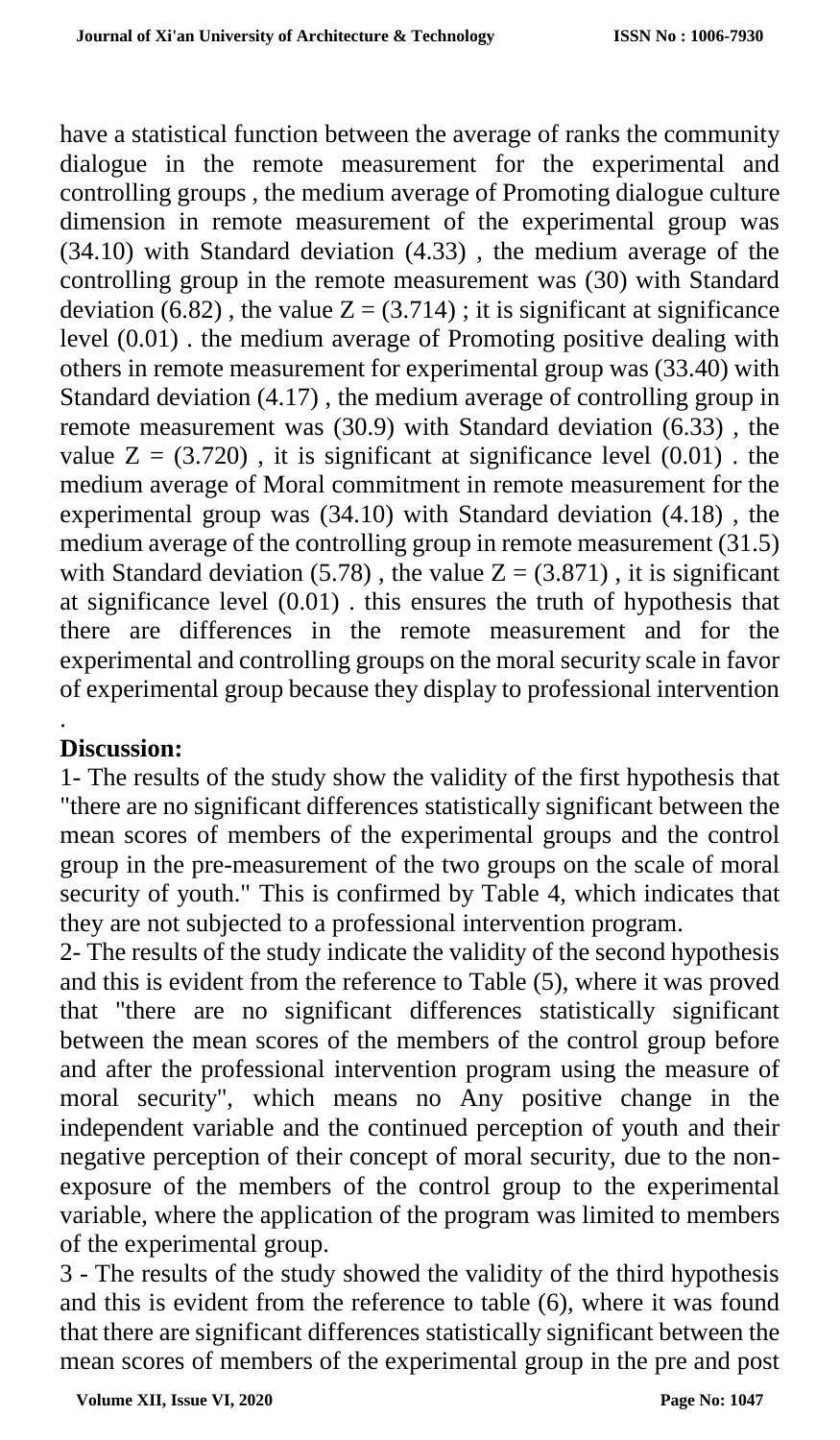measurement in favor of telemetry on the measure of moral security of young people, and confirmed by qualitative results The study is conducted in the light of the analysis of the content of the periodic reports, as illustrated in the fifteenth, seventeenth, nineteenth, thirty, etc reports.

4 - The results of the study showed the validity of the fourth hypothesis and this is evident from the reference to table (7), where it was found that there are significant differences statistically significant between the mean scores of the members of the experimental and control groups in telemetry for the benefit of the experimental group on the measure of moral security of young people, for the exposure of the experimental group This program is in line with the third principle of the Universal Declaration of Human Rights, which defines and emphasizes that The right to life, liberty and security), and should not be deprived of it except in cases regulated by law Certainly, this study with its objectives and assumptions stems from the fact that moral security is of great importance in societies, as confirmed by previous studies, including Berger & Roni (2007) (and focuses on the need to maintain security for human society, and study (Omari, 2007) and study) Kandil, 2011) and a study (Hassan, 2014) showed that there is a statistically significant relationship between the use of the collective dialogue program with youth groups to develop social responsibility and build social relations with them.

In the experiment, the researchers used appropriate techniques and methods that fit the objectives of the study, which have already contributed to prove the effectiveness of the collective dialogue program in enhancing the moral security of the members of the experimental group. These methods and techniques are represented in the techniques of collective discussion in all its forms, lecture, debate, seminars, workshops Work, role play, field visits, modeling.

Therefore, the researcher recommends the following: Conducting more similar studies on moral security, as an important topic related to human and society, and the use of the collective dialogue program in the development of the concept of moral security for young people, to increase their management and self-direction and improve their level of interaction with others.

#### **References:**

- 1. Ahmad, Gharib Sayed (2001). Sociology of Communication and Media, University Knowledge House, Alexandria.
- 2. Al-Omari, Abul-Naga (2007). Social dialogue and capacity building of youth in the light of globalization and global variables, Twentieth International Scientific Conference, (3), Faculty of Social Work, Helwan University.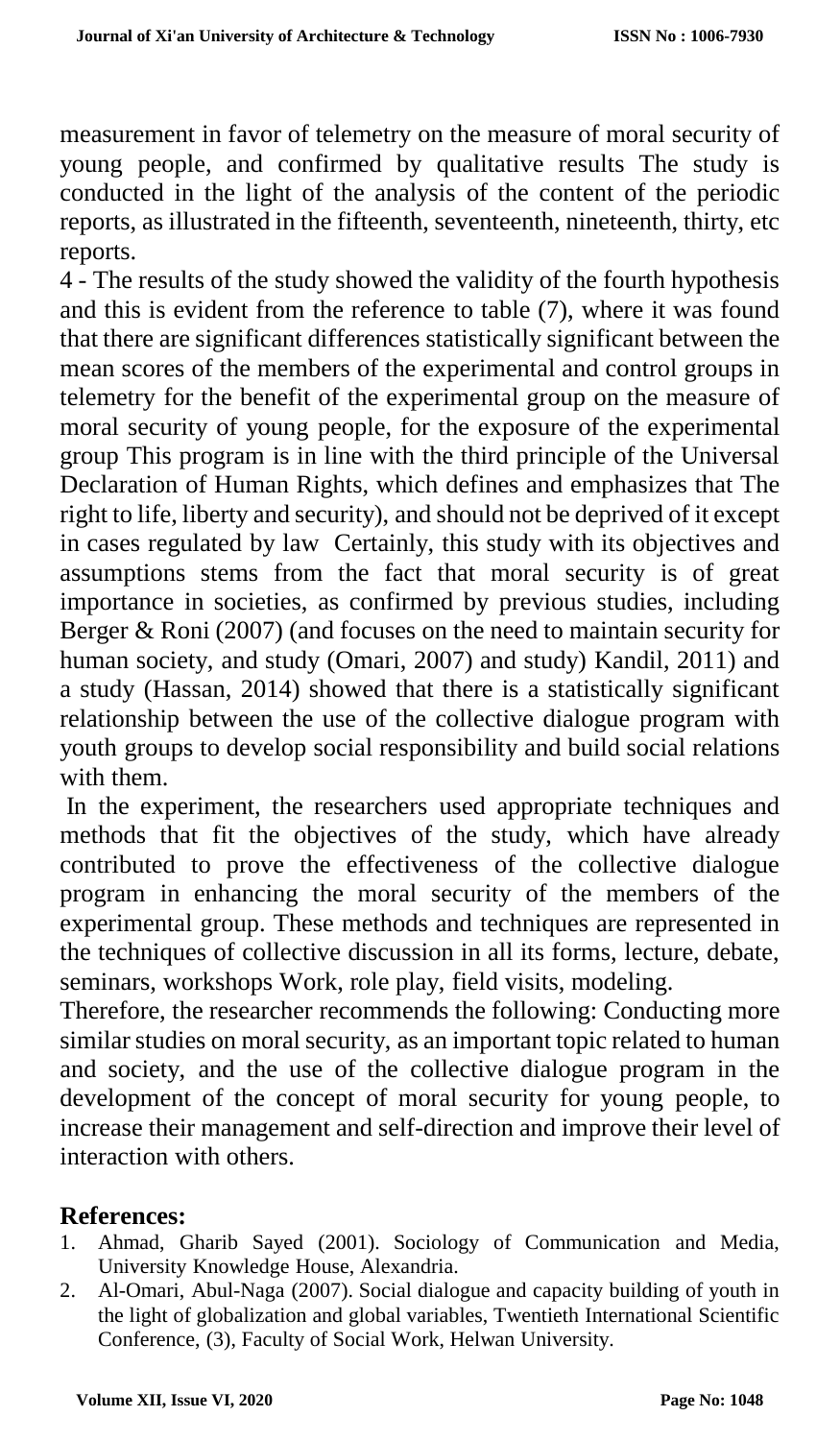- 3. Awa, Muhammad Saleem (2011). The Role of Comparative Literature in the World of Arabic Literature, Kuwait Monthly University Magazine, (552), July, Kuwait.
- 4. Berger& Roni (2007). Perceived Attachment Security and psychological Adjustment in Recently Adopted pre-adolescents, Adelphi university, School of social work U.S.A
- 5. Bin Askar, Mansour Bin Abdul Rahman (2007). The Role of Social Control in Achieving Social Security in the Reign of King Abdulaziz, Founder of Saudi Arabia, Journal of Social Work and Humanities Studies, (23) 1, Faculty of Social Work, Helwan University.
- 6. Central Agency for Mobilization and Statistics (2017). Statistical Yearbook.
- 7. Hafez, Iman Abdo (2004). The values change among the university students a future study, Journal of the Faculty of Education, (45), Mansoura University.
- 8. Hassan, Nora Abu-Saud (2014). Professional intervention using the collective dialogue program in community service and social security for youth, unpublished doctoral thesis, Faculty of Social Work, Helwan University.
- 9. Hilal, Mohamed Abdel Ghani Hassan (2007). Skills of Dialogue and Discussion Management, Center for Performance Development and Development, Cairo
- 10. Hout, Mohamed Sabry & Shazly, Nahed Adly (2007) .Education and Development, Anglo-Egyptian Library, Cairo
- 11. Jacqueline M& Turner. S. (2009).unlocking Human Rights, Peter Halstead Series Editors , British library, first Ed. Published, London.
- 12. Joseph .W. (2009). Generalist social work practice (Intervention methods), Brooks Cole engage learning, U.S.A.
- 13. Jubouri, Zahir Mohsen Hani (2012). Socialization and its Role in Achieving Ethical and Social Security in the Context of the Challenges of Globalization, Journal of Humanities, (1), University of Babylon.
- 14. Kandil, Mohamed Mohamed Bassiouny (2012). A Proposed Concept of the Role of Social Worker in Developing a Culture of Positive Dialogue among University Youth Groups, 24th International Scientific Conference, Faculty of Social Work, Helwan University.
- 15. Martha. M. (2012). in Grace Maina (ed) opportunity or threat, the Engagement of youth in African societies, African monograph series No-10.
- 16. Mizrahi &Terry & E. Davis & Larry (2008). Encyclopedia of social work,  $20<sup>th</sup>$ ED, volume4, Biographies Index, Oxford university press, Inc, New york.
- 17. Mustafa, Adnan Yassin (2016). Human Security and Development in Iraq Indicators of Vulnerability and Policy Effectiveness, Al-Majd Publishing House, Amman, Jordan.
- 18. Sabbagh, Shawki & Marzouk, Abdul Aziz (2013). The Ethical Climate and its Relationship with Employees' Career Trends (Field Study on the Egyptian Tax Authority), Journal of Humanities and Social Sciences, (27), Faculty of Humanities and Social Sciences, Imam Muhammad bin Saud Islamic University.
- 19. Said, Essam Mohamed Mousa (2014). A Proposed Concept of the Role of Community Service in Reducing Moral Pollution among University Youth after the January 25 Revolution, Unpublished Master Thesis, Faculty of Social Work, Aswan University.
- 20. Said, Sa'adiya is original (2008). The Role of Education in Promoting Intellectual Security, Master Thesis, College of Education, Sultanate of Oman.
- 21. Salem, Salah (2002). Information and Communication Technology and National Security of the Society, Rotabrint Printing House, Cairo.